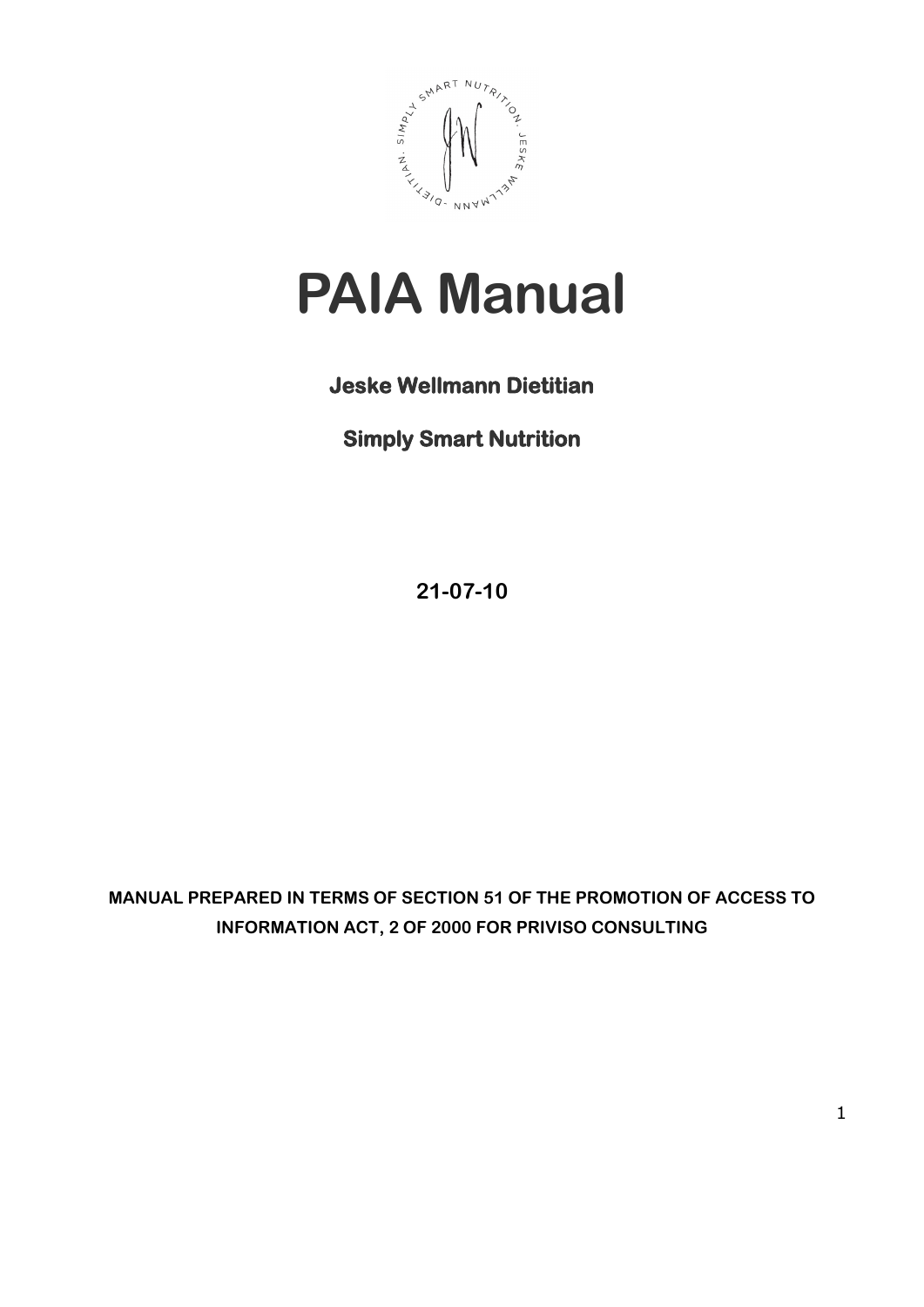# <span id="page-1-0"></span>**1 Table of Contents**

| 9. 9 The Recipients or Categories of Recipients to Whom the Personal Information may be Supplied. . |
|-----------------------------------------------------------------------------------------------------|
|                                                                                                     |
|                                                                                                     |
|                                                                                                     |
|                                                                                                     |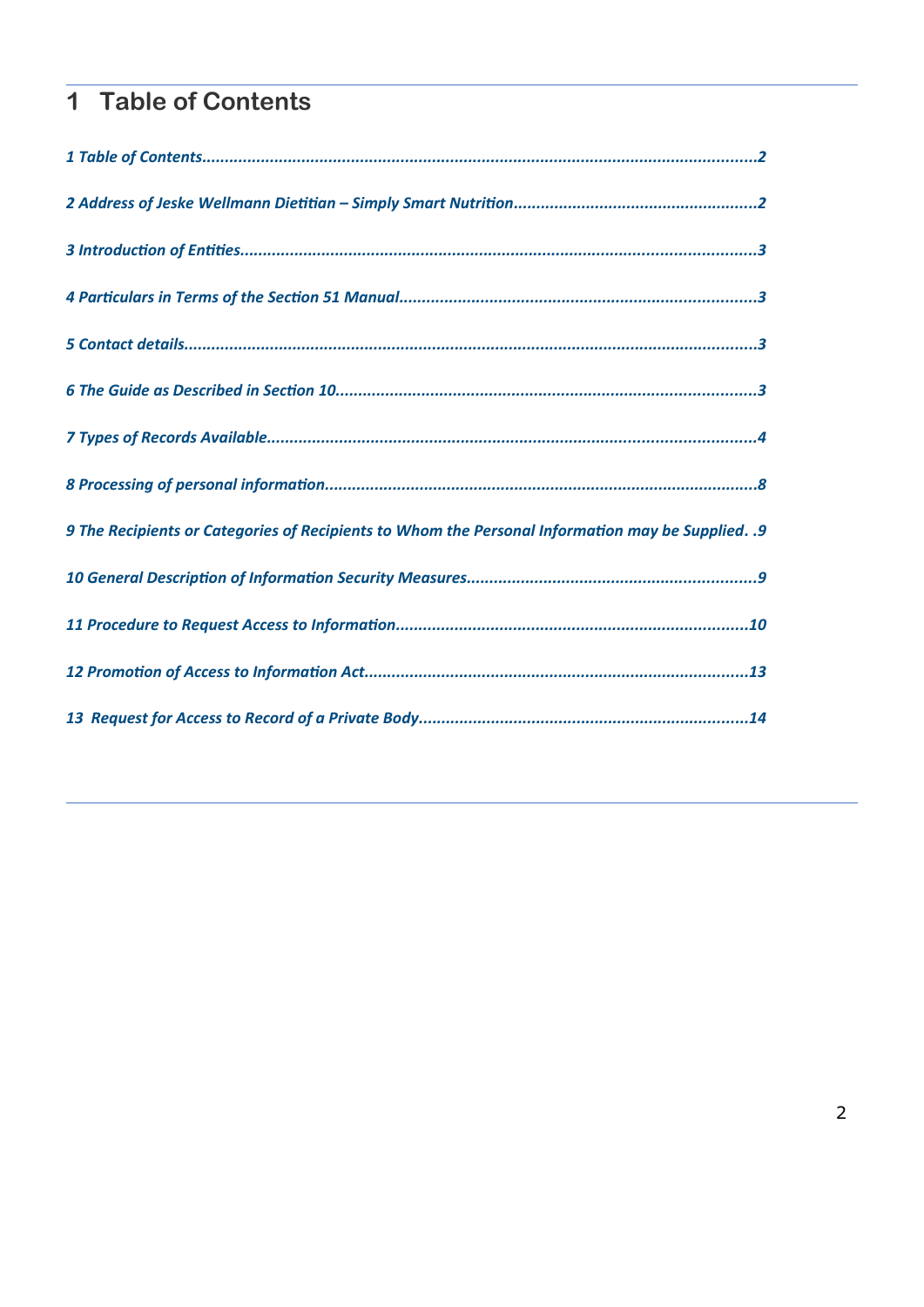## <span id="page-2-2"></span>**2 Address of Jeske Wellmann Dietitian – Simply Smart Nutrition**

| <b>Business Address</b>                   | <b>Postal Address</b>                     |
|-------------------------------------------|-------------------------------------------|
| 21 Highland avenue, Bryanston Ext 8, 2191 | 21 Highland avenue, Bryanston Ext 8, 2191 |
| and                                       |                                           |
| <b>Mediclinic Sandton, Main road,</b>     |                                           |
| Randburg, 2194                            |                                           |
|                                           |                                           |

## <span id="page-2-1"></span>**3 Introduction of Entities**

**Jeske Wellmann – Simply Smart Nutrition provides dietician services to address both health and wellbeing needs of patients.**

**Jeske Wellmann, the Information Officer will attend to all matters relating to this Act.**

## <span id="page-2-0"></span>**4 Particulars in Terms of the Section 51 Manual**

**This Manual has been compiled in accordance with the Promotion of Access to Information Act 2 of 2000 ("the Act") and applies to all the South African identified entities within Jeske Wellmann Dietitian – Simply Smart Nutrition.**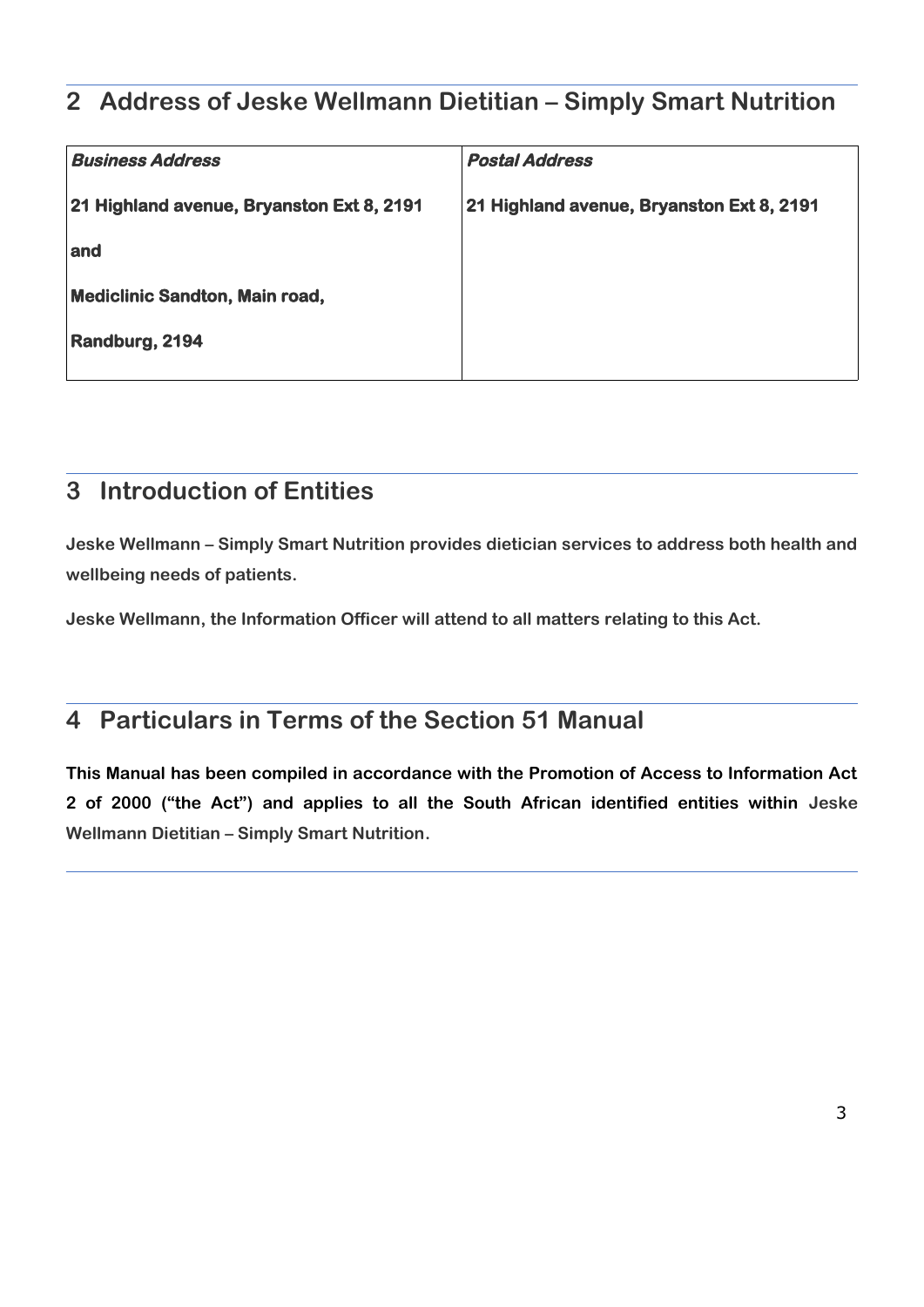## <span id="page-3-1"></span>**5 Contact details**

**Jeske Wellmann, the Information Officer will deal with all requests relating to any of the Entities. All requests of this Manual should be directed to:**

#### **Business Address**

**Jeske Wellmann**

**21 Highland avenue, Bryanston Ext 8 , 2191**

**or**

#### **policy@wellmann.co.za**

### <span id="page-3-0"></span>**6 The Guide as Described in Section 10**

**The Guide will be available from the South African Human Rights Commission ("SAHRC"), and provides greater clarity on or assistance with the Act. It will, inter alia, include the following:**

- **What the objectives of this Act are;**
- **The relevant contact details of each public and private body (if available);**
- **The process that needs to be followed in order to request access to records;**
- **The assistance available from the information officer of a public body and the SAHRC;**
- **How to obtain access to a manual of a public and private body;**
- **All the remedies available in law to you; and**
- **Details on prescribed fees payable in respect of requests for information.**

**The guide has been compiled in each official language and contains such information, in an easily comprehensible form and manner, as may reasonably be required by a person who wishes to exercise any right contemplated in the Act.**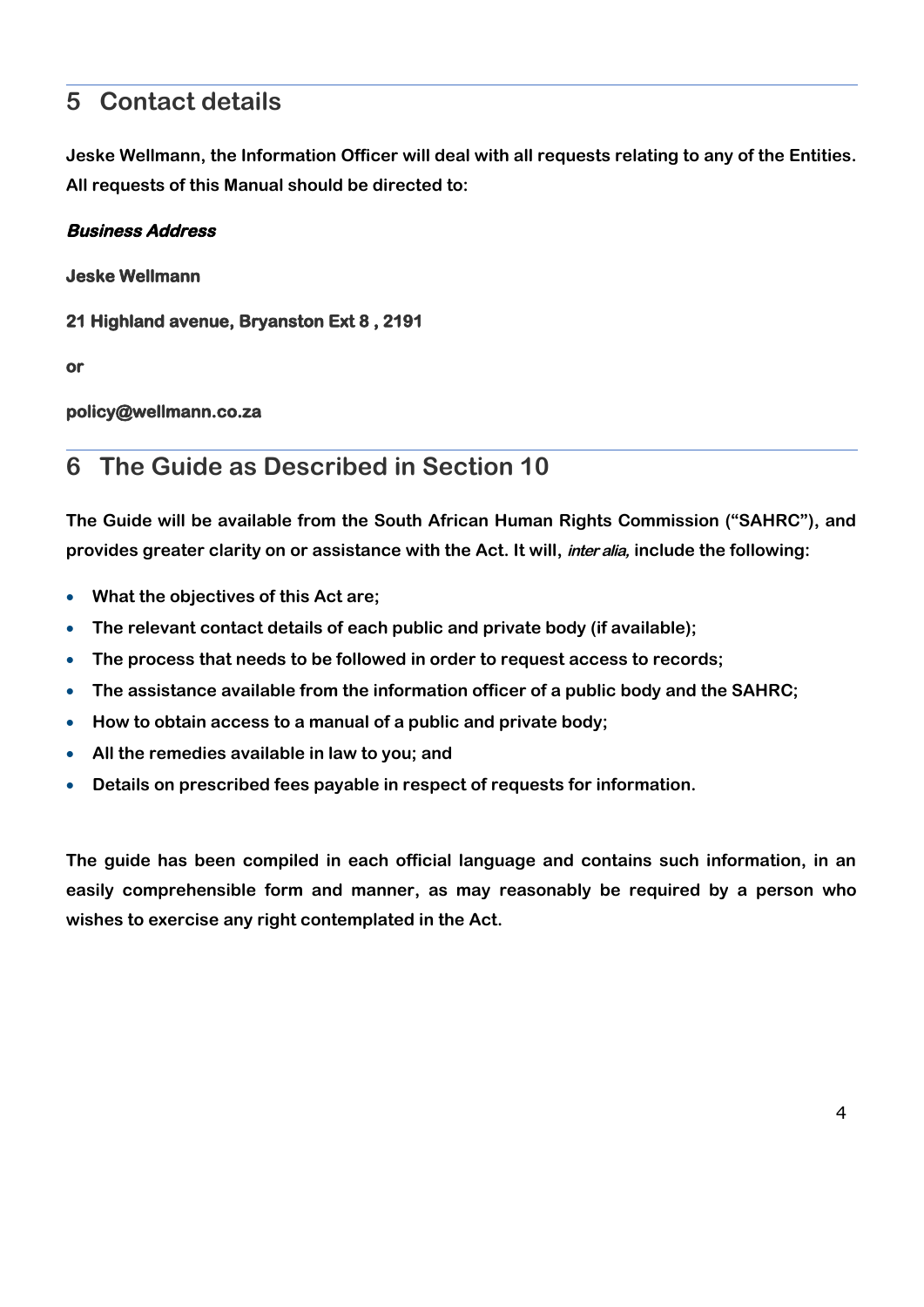| <b>Deputy Information Officer: PAIA</b>                  |                 | Telephone: + 27 11 877 3803 |
|----------------------------------------------------------|-----------------|-----------------------------|
| Dr Shanelle van der Berg                                 | <b>Fax:</b>     | +27 11 403 0625             |
| <b>Contact: Mokgadi Nyuswa</b><br>Tel: 011 877 3628      | <b>Website:</b> | www.sahrc.org.za            |
| E-mail: mnyuswa@sahrc.org.za                             | E-mail:         | PAIA@sahrc.org.za           |
| Forum 3,                                                 |                 |                             |
| <b>Braampark Office Park,</b>                            |                 |                             |
| 33 Hoofd Street,                                         |                 |                             |
| <b>Braamfontein</b>                                      |                 |                             |
| Postal address: Private Bag 2700<br><b>Houghton 2041</b> |                 |                             |

## <span id="page-4-0"></span>**7 Types of Records Available**

**Records Available in Terms of any Other Legislation**

**All records kept and made available in terms of legislation applicable to any of the Entities listed in this Manual, as it applies to the specific environment in which the Entities operate, are available in accordance with the said legislation.**

**Legislation includes the following:**

- **The Constitution of the Republic of South Africa, 1996**
- **Consumer Protection Act, 68 of 2008**
- **Companies Act, 71 of 2008**
- **Income Tax Act, 58 of 1962**
- **Protection of Personal Information Act, 4 of 2013**
- **Basic Conditions of Employment Act, 75 of 1997**
- **Occupational Health and Safety Act, 85 of 1993**
- **Employment Equity Act, 55 of 1998**
- **Compensation for Occupational Injuries and Diseases Act, 130 of 1993**
- **Unemployment Insurance Act, 30 of 1966**
- **National Health Act, 61 of 2003**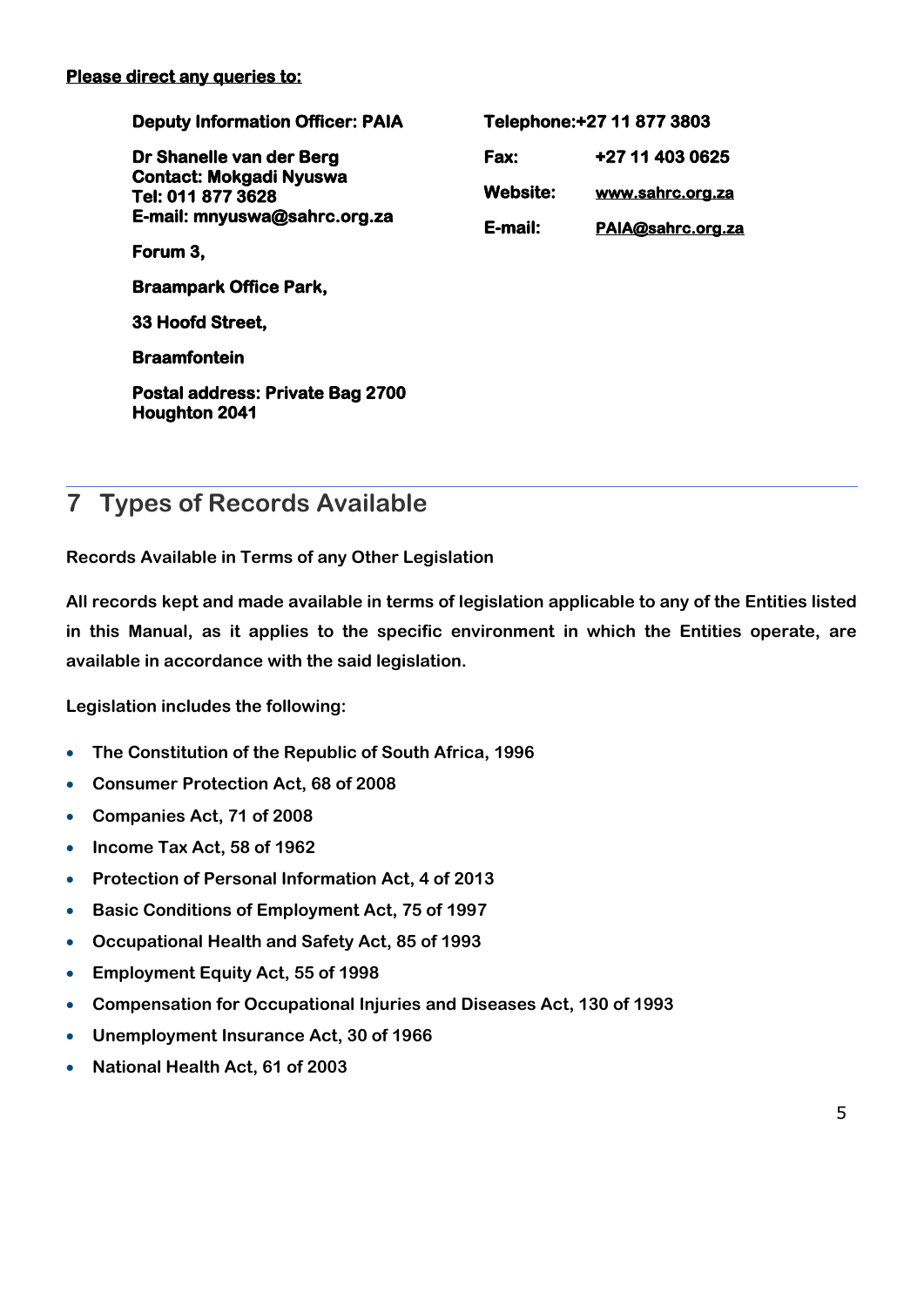- **Health Professions Act, 56 of 1974**
- **Customs and Excise Act, 91 of 1964**
- **Value Added Tax Act, 89 of 1991**
- **Copyright Act, 98 of 1978**
- **Electronic Communications and Transactions Act, 25 of 2002**
- **Regulation of Interception of Communications and Provision of Communication-Related Information Act, 70 of 2002**

#### **7.1 Records Available without Requesting Access in Terms of the Act**

**A private body may, on a voluntary and periodic basis, submit to the Minister of Justice a description of categories of records, which are automatically available without a person having to request access in terms of the Act. The Minister must publish any description so submitted by way of a notice in the Gazette.**

#### **7.2 Records Available on Request**

**Set out below are the subjects and categories of records that are available for the purposes of the Act, subject to grounds for refusal to the access thereof.**

**Records are maintained on the following subjects:**

- **Personnel records**
- **Client related records**
- **Private body records**
- **Records in the possession of or pertaining to other parties**

#### **7.3 Personnel records**

**"Personnel' refers to any person who works for, or provides services to or on behalf of the Entities, and receives or is entitled to receive remuneration, and any other person who assists in carrying out or conducting the business of the private body. This includes, without limitation, directors (executive and non-executive), all permanent, temporary and part-time staff, as well as contract workers.**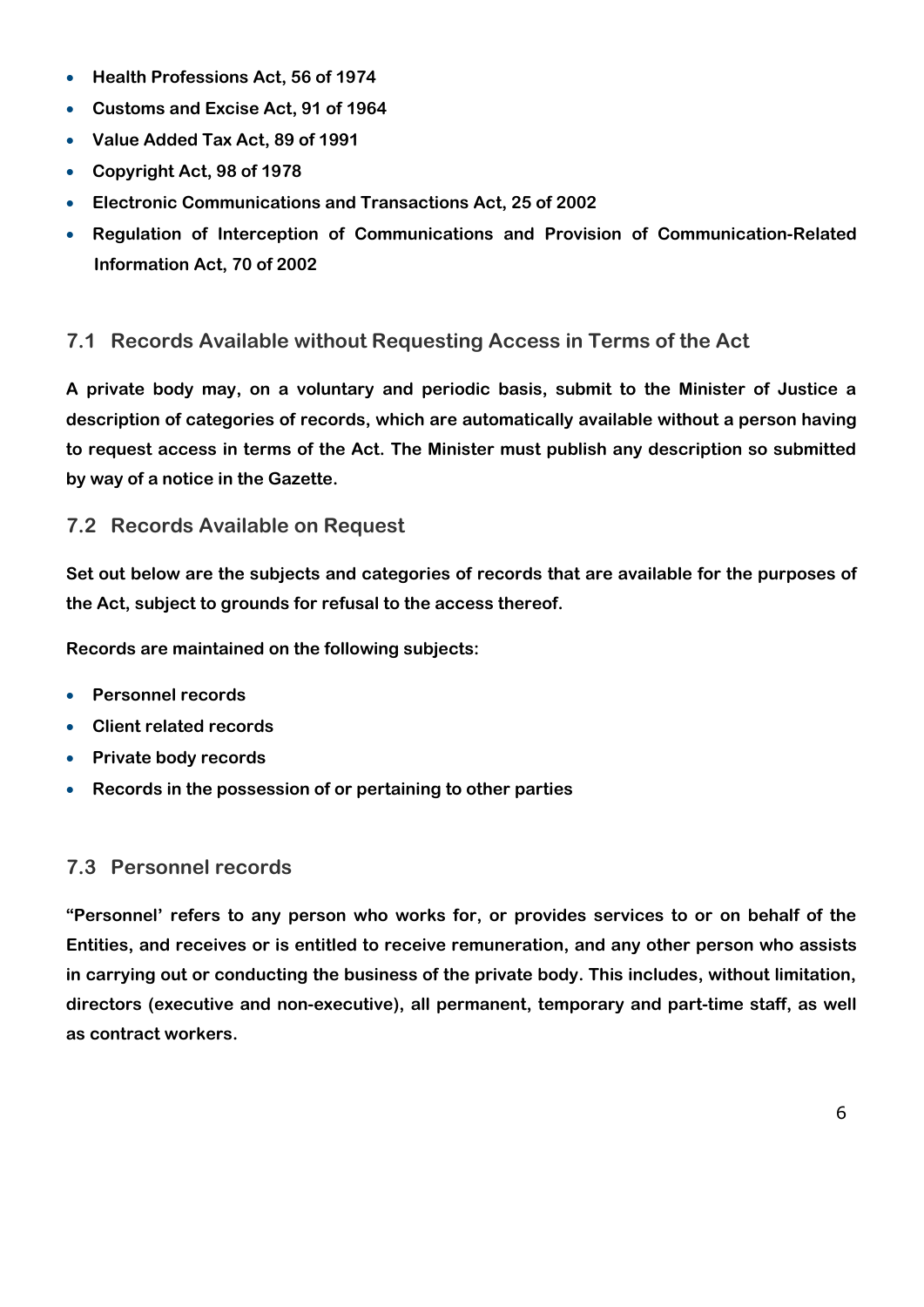**Personal records include the following:**

- **Personal records provided to the private body by their personnel;**
- **Records provided by a third party to the private body relating to their personnel;**
- **Conditions of employment and other personnel-related contractual and quasi-legal records;**
- **Internal evaluation records and other internal records; and**
- **Correspondence relating to personnel.**

#### **7.4 Client related records**

**A "client' refers to any natural or juristic entity that receives services from the private body.**

**Client records include the following:**

- **Records provided by the client to a third party acting for or on behalf of the private body;**
- **Records provided by a third party to the private body;**
- **Records generated by or within the private body pertaining to the client including transactional records; and**
- **Records of Jeske Wellmann Dietitian Simply Smart Nutrition and other listed Entities.**

**These records include, but are not limited to, the records which pertain to the various Entities' own affairs:**

- **Financial records;**
- **Operational records;**
- **Databases;**
- **Information Technology;**
- **Marketing records;**
- **Internal correspondence;**
- **Records relating to products and services;**
- **Statutory records;**
- **Internal Policies and Procedures; and**
- **Records held by officials of the private body.**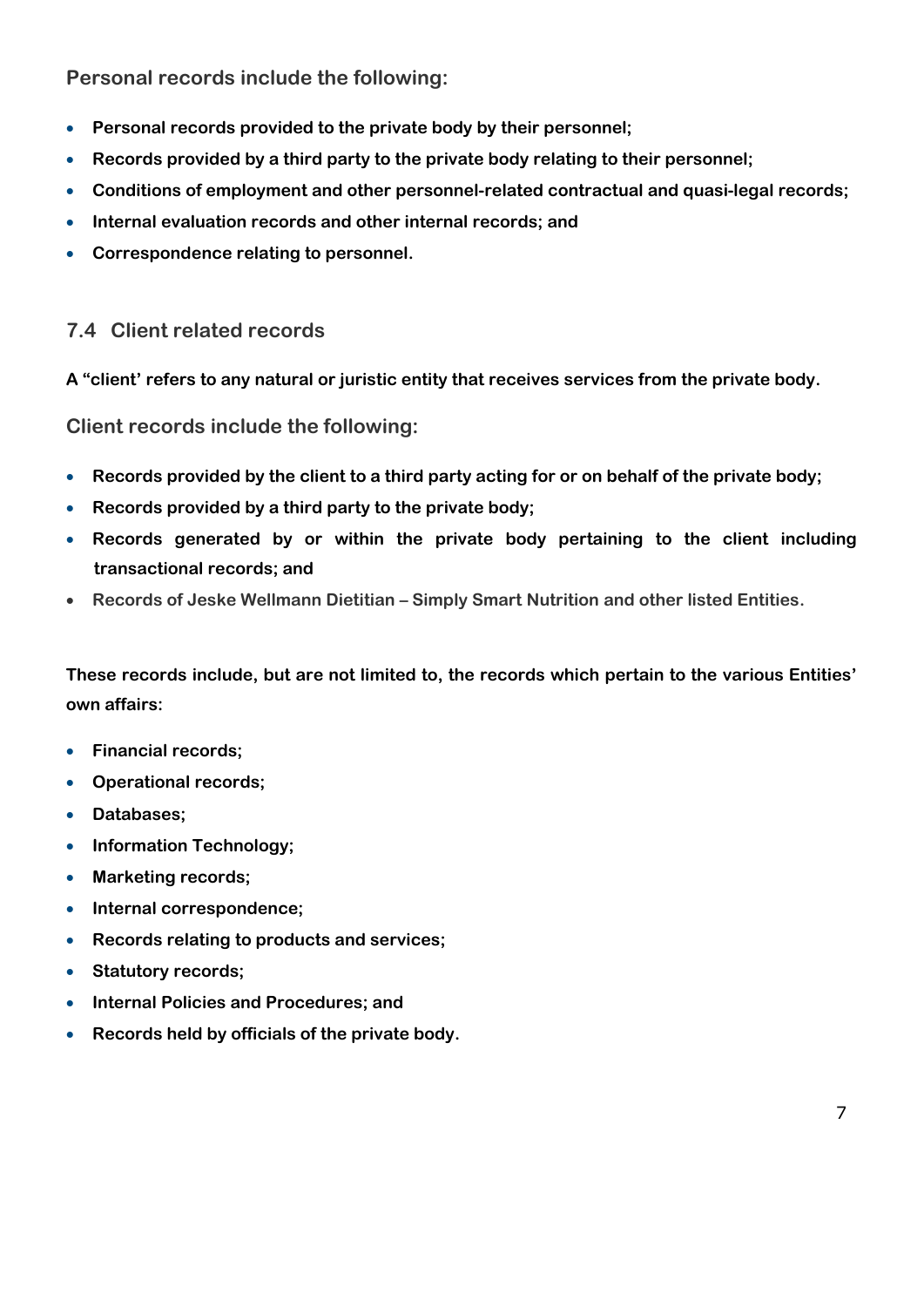**Other Party records include the following:**

**• Personnel, client or private body records which are held by another party, as opposed to the records held by the private body; and** 

**• Records held by the private body pertaining to other parties, including without limitation, financial records, correspondence, contractual records, records provided by the other party and records third parties have provided about the contractors and suppliers.**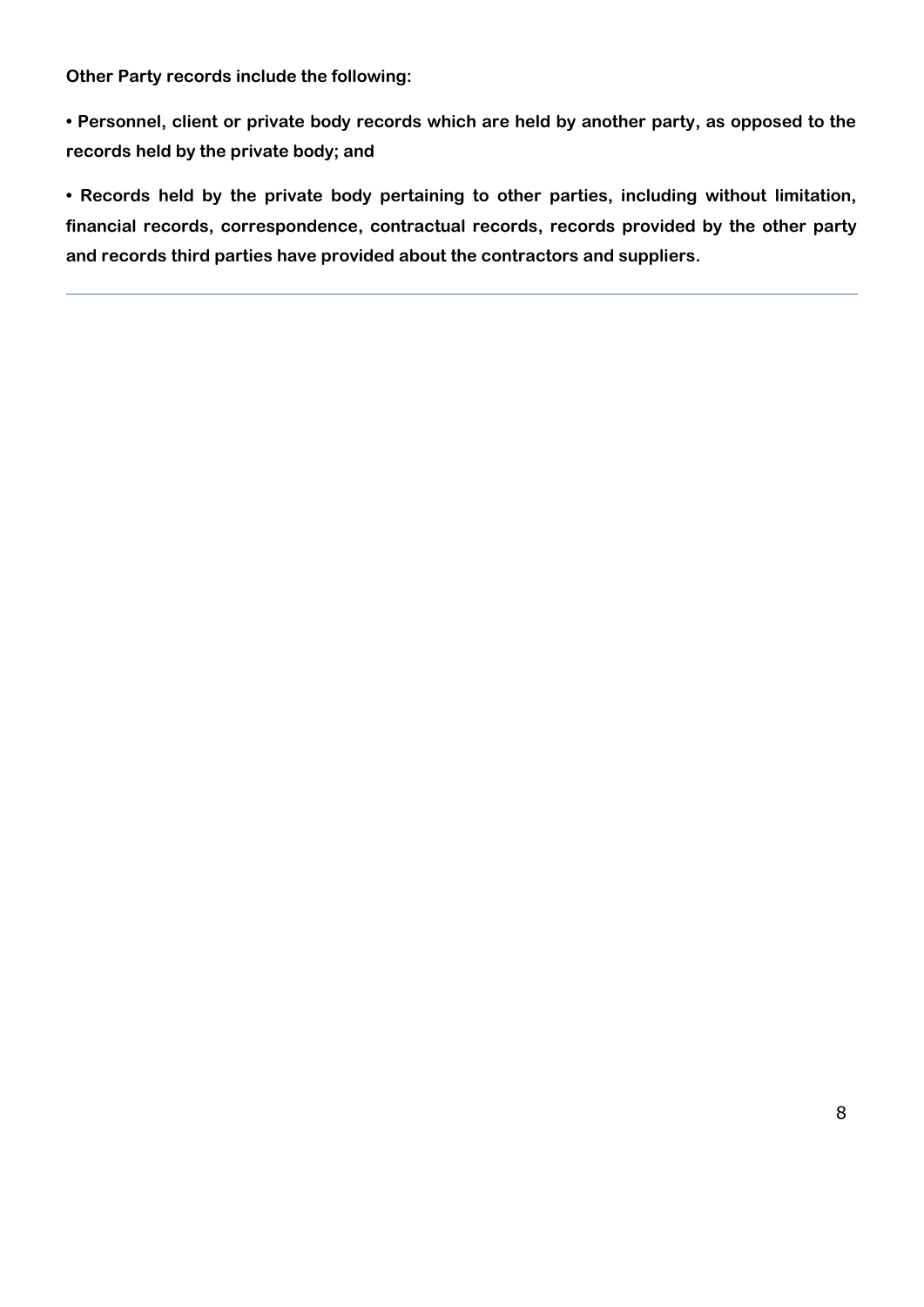## <span id="page-8-0"></span>**8 Processing of personal information**

#### **Purpose of Processing**

**The Entities use the Personal Information under their care in the following ways:**

- **Performing business operations**
- **Staff administration**
- **Keeping of accounts and records**
- **Complying with tax laws**

**Jeske Wellmann Dietitian – Simply Smart Nutrition may possess records pertaining to contractors, suppliers, subsidiary/holding/sister companies, joint venture companies, and service providers, staff and clients.**

| <b>Data Subjects</b>                      | <b>Type of Personal Information Held</b>                                                                                                                                                                                                                                                                                                                                                                                                  |
|-------------------------------------------|-------------------------------------------------------------------------------------------------------------------------------------------------------------------------------------------------------------------------------------------------------------------------------------------------------------------------------------------------------------------------------------------------------------------------------------------|
| <b>Clients - Legal Entities</b>           | Full names of contact persons, Name of Legal Entity, Physical<br>and Postal address and contact details of the client, Financial<br>information, Registration Number, Tax-related information, VAT<br>number                                                                                                                                                                                                                              |
| <b>Clients: Natural</b><br><b>Persons</b> | Full names, contact details, physical and postal addresses, date<br>of birth, ID number, Tax related information, nationality, gender,<br>correspondence of a private/confidential nature, health<br>information                                                                                                                                                                                                                          |
| <b>Service Providers</b>                  | Full name and Registration number of the entity, Physical and<br>Postal addresses, Contact Details, Financial Information, VAT<br>number                                                                                                                                                                                                                                                                                                  |
| <b>Employees</b>                          | Full names; contact details, physical and postal addresses, date<br>of birth, ID number, Tax related information, nationality, gender,<br>correspondence of a private/confidential nature, Gender,<br>Pregnancy, Marital Status, Race, Age, Language, Education<br>information, Financial Information, Employment History, ID<br>number, Physical and Postal address, Contact details, Opinions,<br><b>Criminal behaviour, Well-being</b> |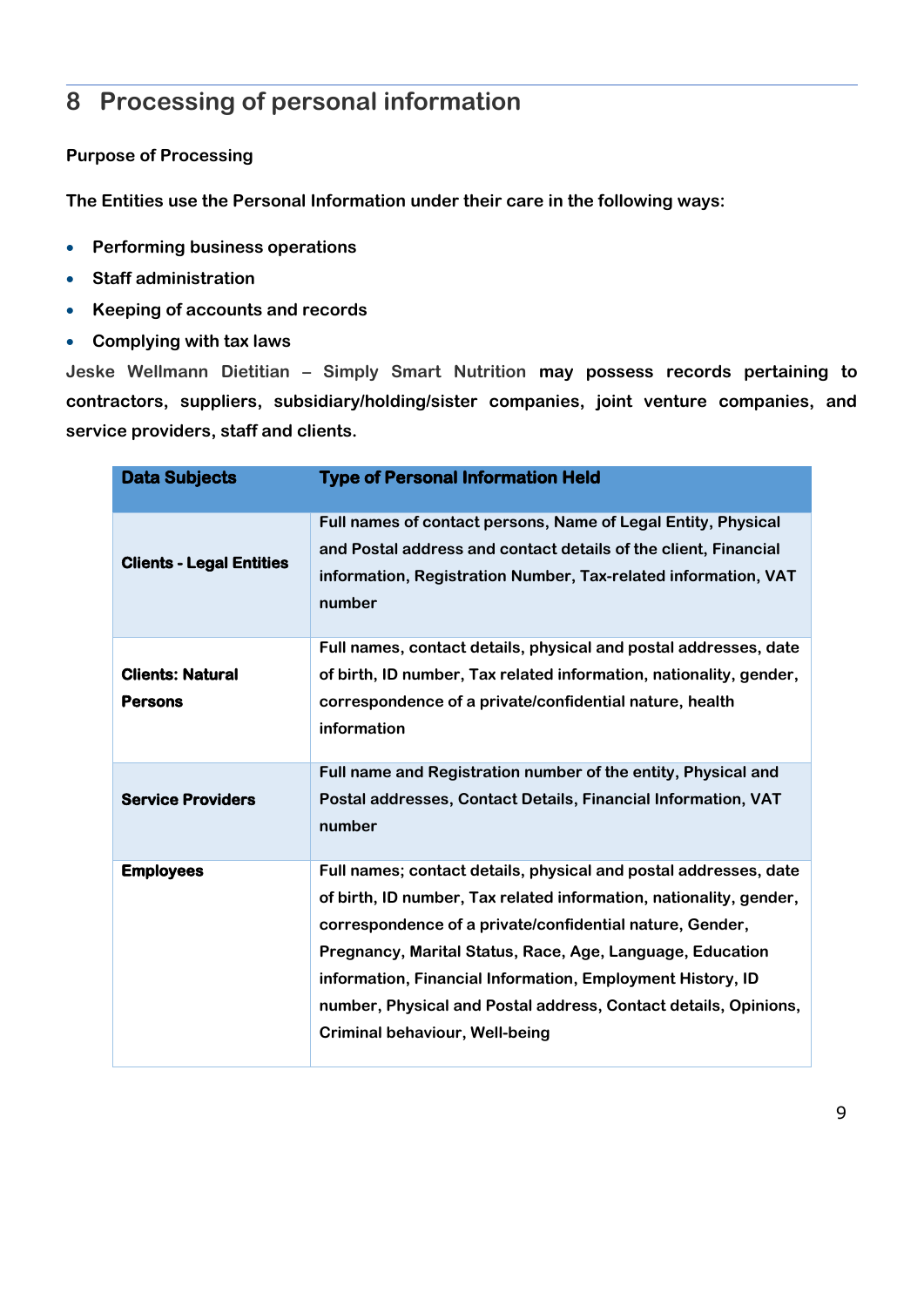## <span id="page-9-1"></span>**9 The Recipients or Categories of Recipients to Whom the Personal Information may be Supplied**

**Jeske Wellmann Dietitian - Simply Smart Nutrition may supply the Personal Information under their care to service providers who render the following services to Jeske Wellmann Dietitian:**

- **Cloud-based services such as data storage, network, email and security services;**
- **Cloud-based applications such as Human Resource or Marketing solutions;**
- **Third-party organizations providing health-related services;**
- **Third-party organizations engaged for common commercial purpose, such as service provision, joint ventures, or collective bid responses;**
- **Credit reference entities, used in the normal course of business; and**
- **Government organizations such as South African Revenue Services, as required for legal purposes.**

## <span id="page-9-0"></span>**10 General Description of Information Security Measures**

**Jeske Wellmann Dietitian – Simply Smart Nutrition employs the latest technology to ensure the confidentiality, integrity and availability of its information assets which include the Personal Information under its care. These measures include:**

- **Boundary firewalls and Internet gateways;**
- **Secure configuration of all devices and software which make up the IT infrastructure;**
- **Both logical and physical access controls;**
- **Malware protection; and**
- **Patch management to keep software up to date.**

**Service Providers who process Personal Information on behalf of Jeske Wellmann Dietitian – Simply Smart Nutrition are bound by agreement to implement similar information security controls than those employed by Jeske Wellmann Dietitian – Simply Smart Nutrition.**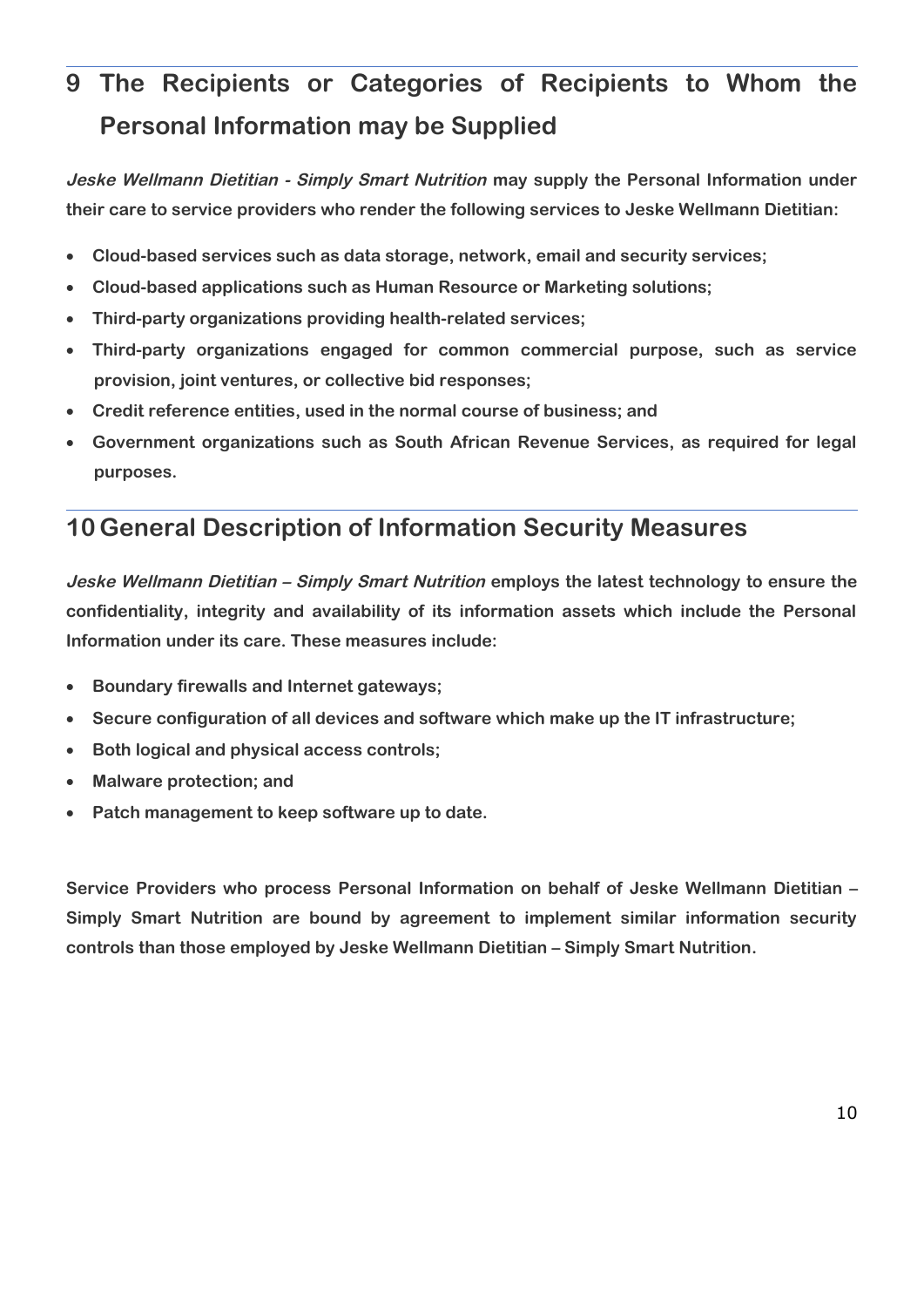## <span id="page-10-0"></span>**11Procedure to Request Access to Information**

**If you want to obtain access to any of the records listed in this manual, you should follow the procedure as set out below, and a non-refundable request fee of R50.00.**

- **Fill in the application form contained in this manual and send it to us via hand delivery, postal service, or email.**
- **Hand in your completed application form, and a non-refundable request fee of R50.00 at our office. If you are an employee or ex-employee requesting access to your personnel record, then you do not have to pay the request fee.**
- **If you cannot visit our office in person, you can post the form and fee to us, or you can contact us to make alternative payment arrangements.**

#### **11.1Our Response**

**We will consider your request and let you know our decision, in writing, not more than 30 days after we receive your request.**

**Our response will be one of the following:**

- **Your application does not contain enough information to enable us to search for the record you want. Please provide additional details.**
- **It is going to take us more than six hours to search through our records, and before we do so you must pay us a deposit of R60.00.**
- **We have found the record you're looking for, and you may have access to it, on payment of:**
- **an access fee of R30.00 per hour for the time that it took us to find the record (less any deposit which you have already paid), and**
- **a reproduction fee for making photocopies or printouts or copying the record onto a stiffy disc or CD - the prescribed fees are set out in this manual**

**Note: we will not charge fees to an employee or ex-employee requesting access to his/her personnel record.**

- **If your request is for access to your Personal Information in terms of Section 23 of the Protection of Personal Information Act, we will give you a written estimate of the fee before providing the access. We may require you to pay a deposit for all or part of the fee.**
- **You may not have access to the record you want, for reasons which we will state in our reply. If you have paid a deposit, we will refund it (but not the request fee).**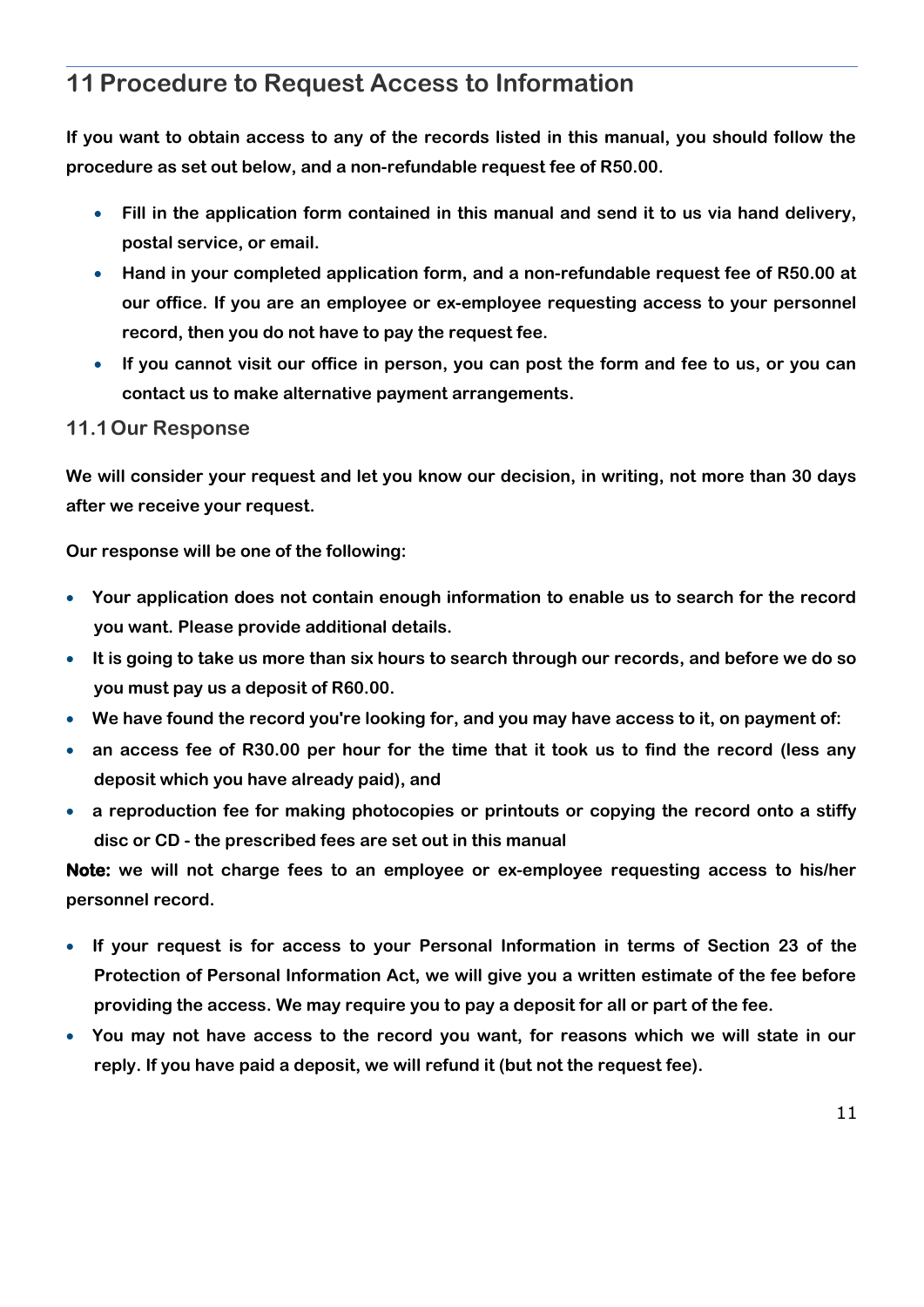- **If we have searched for the record and cannot find it, we will give you an affidavit explaining what steps we took to try and find the record. Should the missing record later come to light, we will notify you.**
- **If we may or must refuse to give you access to part of the requested Personal Information, we will give you access to every other part.**

#### **11.2Your Right of Access to information**

**Both the Promotion of Access to Information Act and the Protection of Personal Information Act entitle you to have access to our records, if:**

- **you need access to exercise or protect any of your rights, and**
- **you apply for access according to the procedure set out in this manual, and**
- **the Entities do not have grounds for refusing you access.**

#### **11.3Our Right to Refuse Access to Information**

**We have the right to refuse to give you access to our records if any of the following grounds apply:**

- **the record would unreasonably disclose Personal Information about a natural person, including a deceased individual (unless that third party or a representative of the deceased gives written permission for access);**
- **the record contains (a) trade secrets, or (b) financial, commercial, scientific or technical information, or (c) information about research by a third party, which could put that third party at a disadvantage in a negotiation or prejudice him in competition (unless that third party gives written permission for access);**
- **access would put us in breach of a duty of confidence which we owe to a third party (unless that third party gives written permission for access);**
- **access could reasonably be expected to (a) endanger someone's life or physical safety, or (b) prejudice or impair the security of a building, structure, system, means of transport or other property;**
- **the record is privileged from being produced as evidence in legal proceedings (unless the person protected by the privilege has waived that protection); or**
- **if the request is for access to your Personal Information, and you could not provide adequate proof of identity to us.**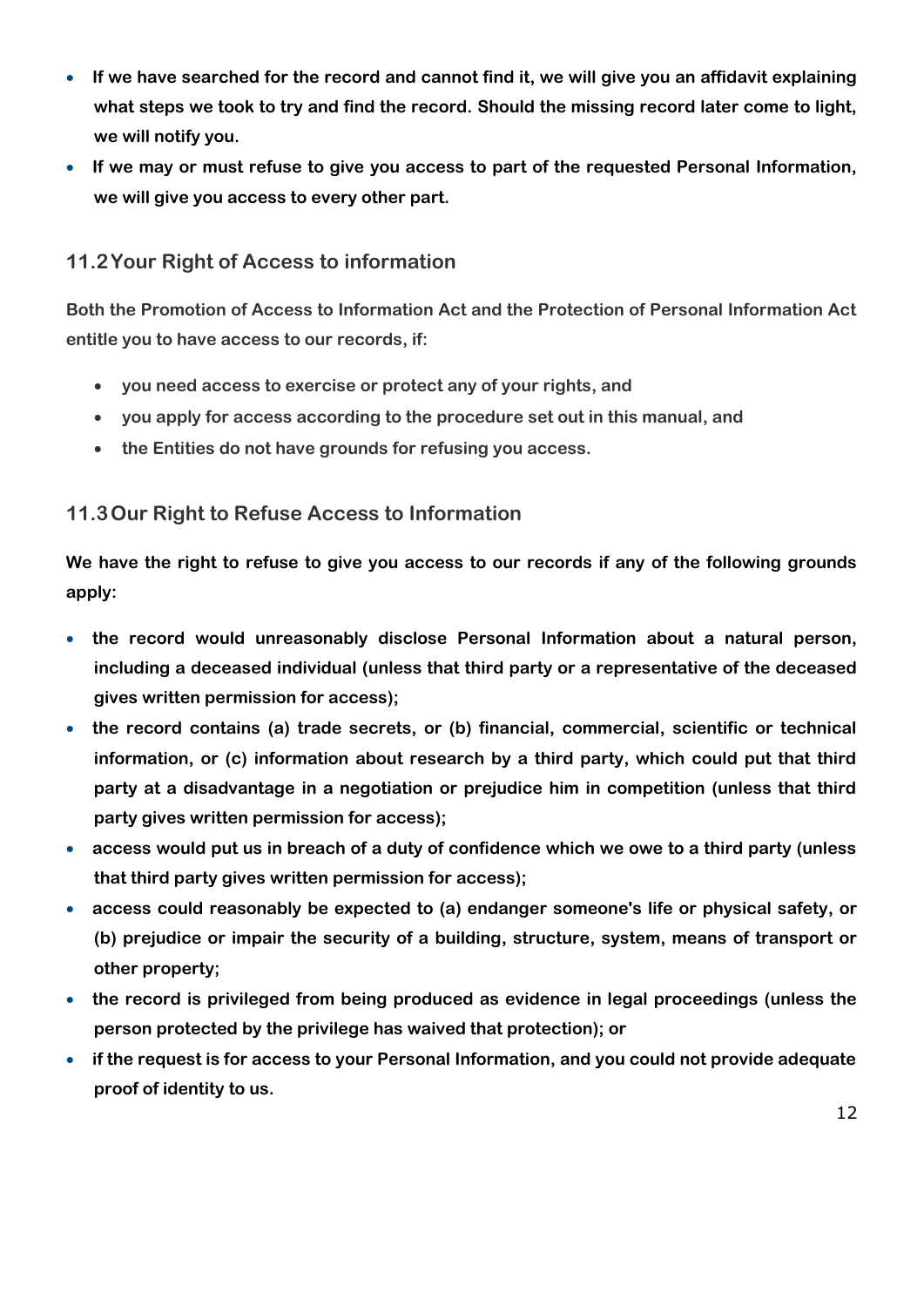## <span id="page-12-0"></span>**12Promotion of Access to Information Act**

#### **12.1Fees Payable in respect of Private Bodies**

**The fee for a copy of the manual as contemplated in regulation 9(2)(c) is R2,00 for every photocopy of an A4-size page or part thereof.**

**The fees for reproduction referred to in regulation 11 (1) are as follows:**

| For every photocopy of an A4-size page or part<br>thereof                                                                    | R <sub>2</sub> ,00                  |
|------------------------------------------------------------------------------------------------------------------------------|-------------------------------------|
| For every printed copy of an A4-size page or part<br>thereof held on a computer or in electronic or<br>machine-readable form | R <sub>2</sub> ,00                  |
| For a copy in a computer-readable form on -<br>compact disc                                                                  | R100,00                             |
| For a transcription of visual images on an A4-sized<br>page or part thereof                                                  | R400,00                             |
| For copy of visual images                                                                                                    | R60,00                              |
| For transcription of an audio record                                                                                         | R500,00 per page<br>or part thereof |
| For a copy of an audio record                                                                                                | R30,00                              |

 **To search for and prepare the record for disclosure: R30,00 for each hour or part of an hour reasonably required for such search and preparation**

**For purposes of section 54(2) of the Act, the following applies:**

- **Six hours as the hours to be exceeded before a deposit is payable; and**
- **One third of the access fee is payable as a deposit by the requester.**

**The actual postage is payable when a copy of a record must be posted to a requester.**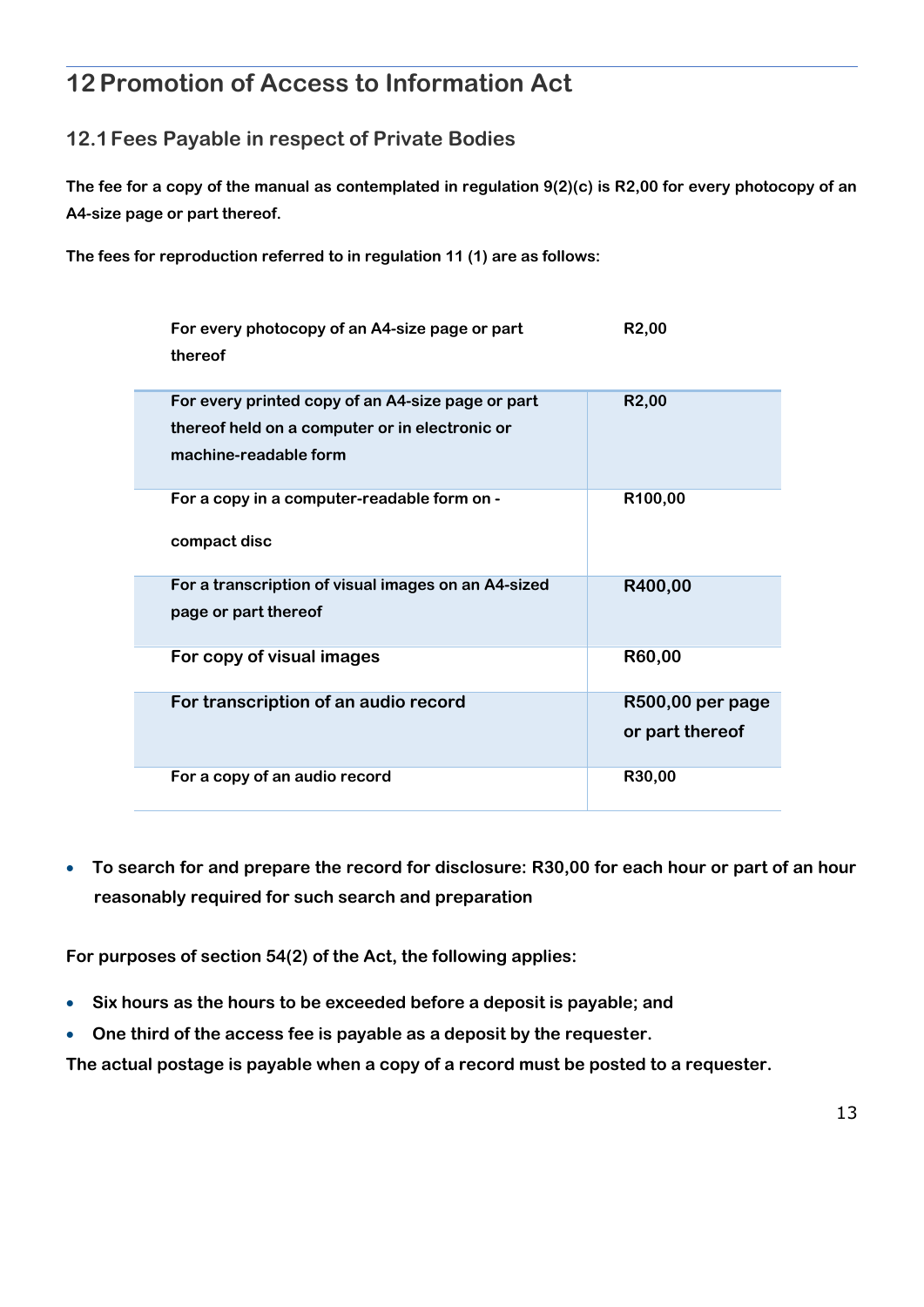## <span id="page-13-0"></span>**13 Request for Access to Record of a Private Body**

**(Section 53(1) of the Promotion of Access to Information Act, 2000 (Act No. 2 of 2000))**

#### **[Regulation 10]**

**Jeske Wellmann Dietitian – Simply Smart Nutrition Particulars:**

#### **Business Address and Postal address**

**21 Highland avenue, Bryanston Ext 8, 2191 (Business and postal)**

**Mediclinic Sandton, Main road, Randburg, 2194**

**or**

#### **jeske@wellmann.co.za**

**Email: policy@wellmann.co.za**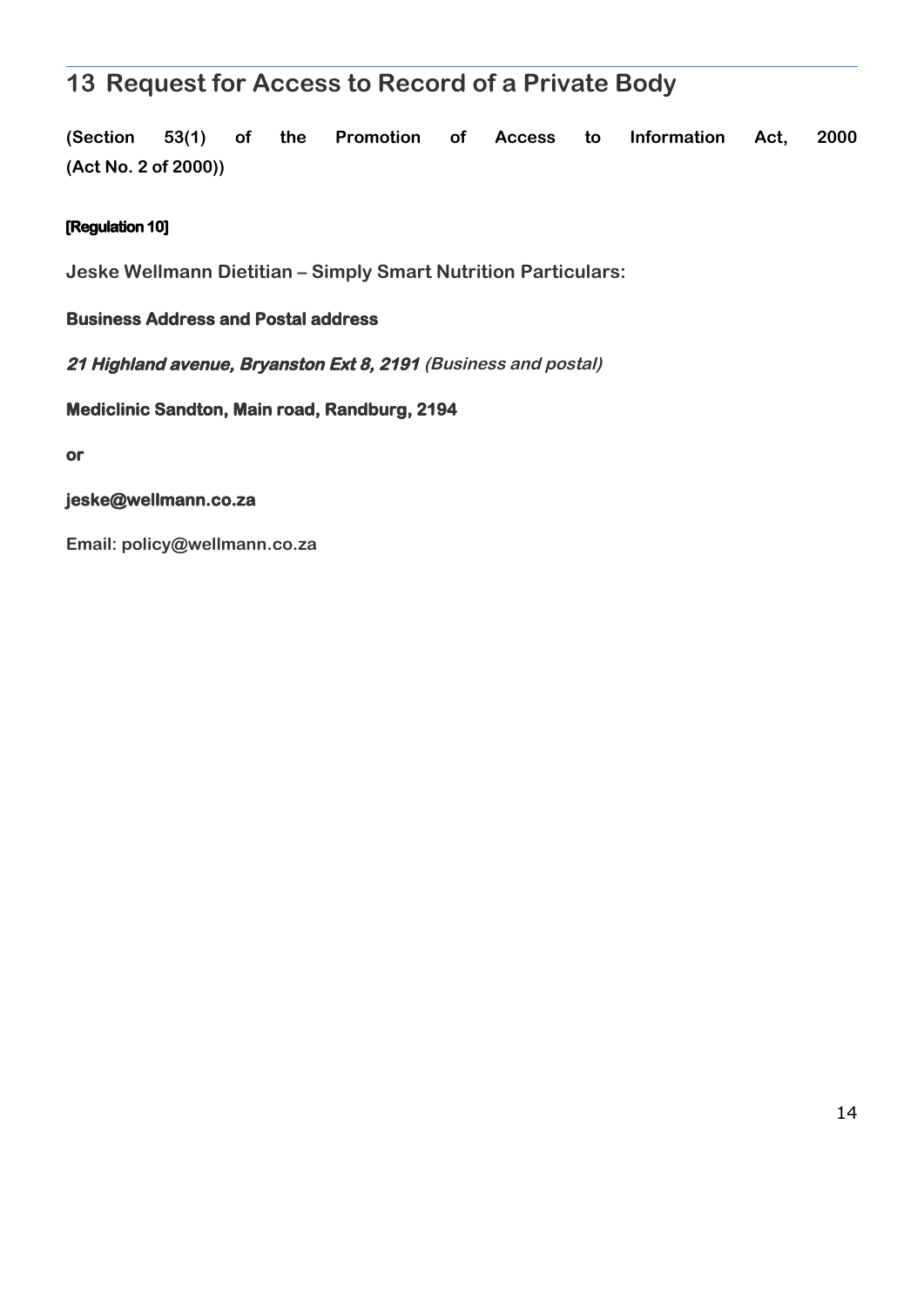#### **Particulars of person requesting access to the record:**

**Surname:**

| <b>First names:</b>   |  |
|-----------------------|--|
| Identity number:      |  |
| Postal address:       |  |
| <b>Fax Number:</b>    |  |
| <b>Email Address:</b> |  |

**Capacity in which request is made, when made on behalf of another person:**

#### **Particulars of person on whose behalf request is made**

**(This section must be completed only if a request for information is made on behalf of another person)**

**Surname:**

| <b>First names:</b> |  |
|---------------------|--|
| Identity number:    |  |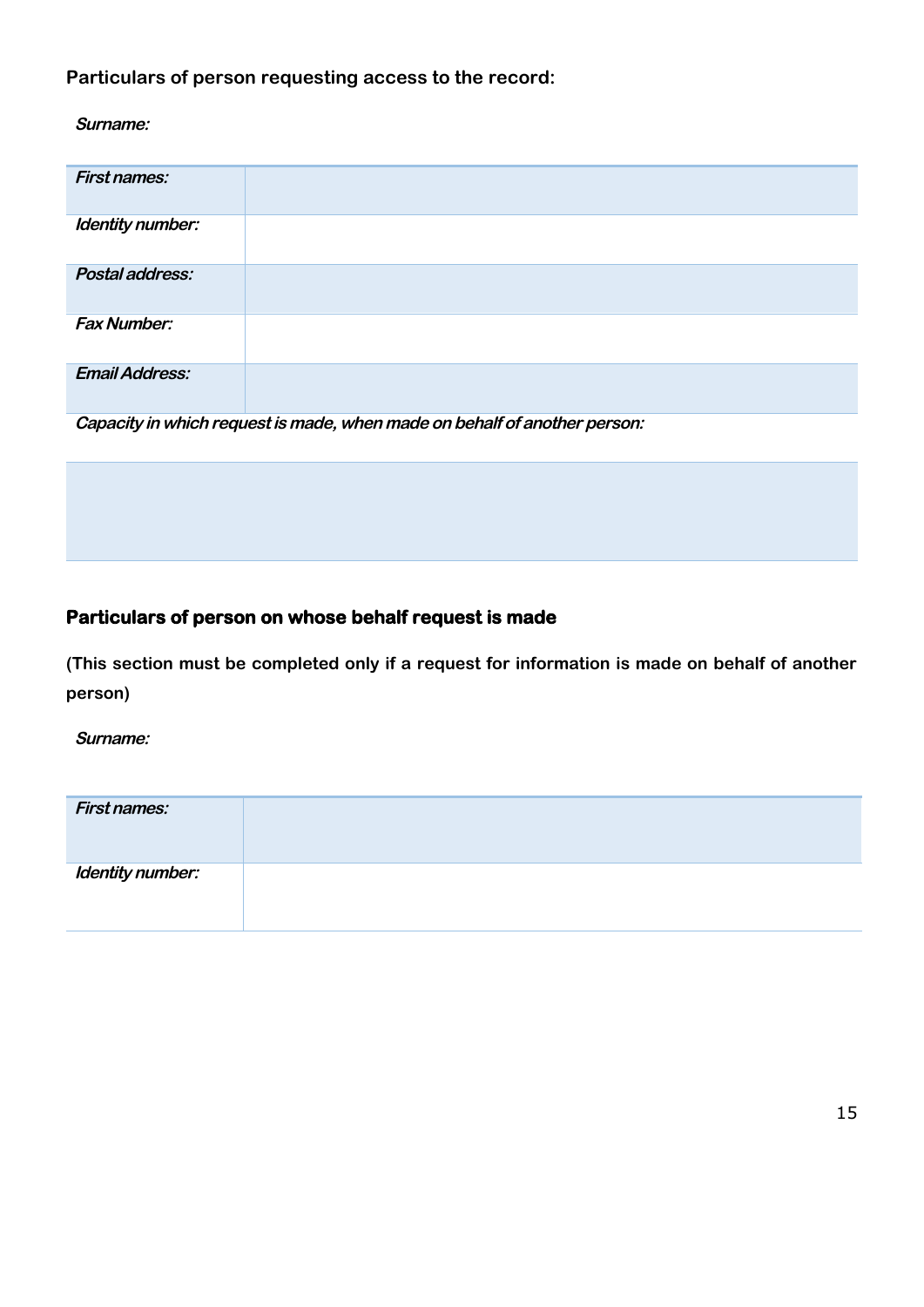#### **13.1Particulars of Record**

- **Provide full particulars of the record to which access is requested, including the reference number if that is known to you, to enable the record to be located.**
- **If the provided space is inadequate, please continue on a separate folio and attach it to this form.**

**The requester must sign all the additional folios.**

#### **Description of record or relevant part of the record:**

| Reference number, if       |  |
|----------------------------|--|
| available:                 |  |
|                            |  |
|                            |  |
| Any further particulars of |  |
|                            |  |
| record:                    |  |
|                            |  |
|                            |  |
|                            |  |

- **A request for access to a record, other than a record containing Personal Information about yourself, will be processed only after a request fee has been paid.**
- **You will be notified of the amount required to be paid as the request fee.**
- **The fee payable for access to a record depends on the form in which access is required and the reasonable time required to search for and prepare a record.**

#### **Mark the appropriate open box with an x:**

| 1. If the record is in written or printed form: |                                                                                                |
|-------------------------------------------------|------------------------------------------------------------------------------------------------|
| Copy of record*                                 | Inspection of record                                                                           |
|                                                 |                                                                                                |
|                                                 | 2. If the record consists of visual images (including photographs, video recordings, computer- |
| generated images, sketches, slides, etc.):      |                                                                                                |

| <b>View Images</b> | Copy<br>Images* | <b>of</b> | Transcription<br>$Image*$ | <b>of</b> |
|--------------------|-----------------|-----------|---------------------------|-----------|
|                    |                 |           |                           |           |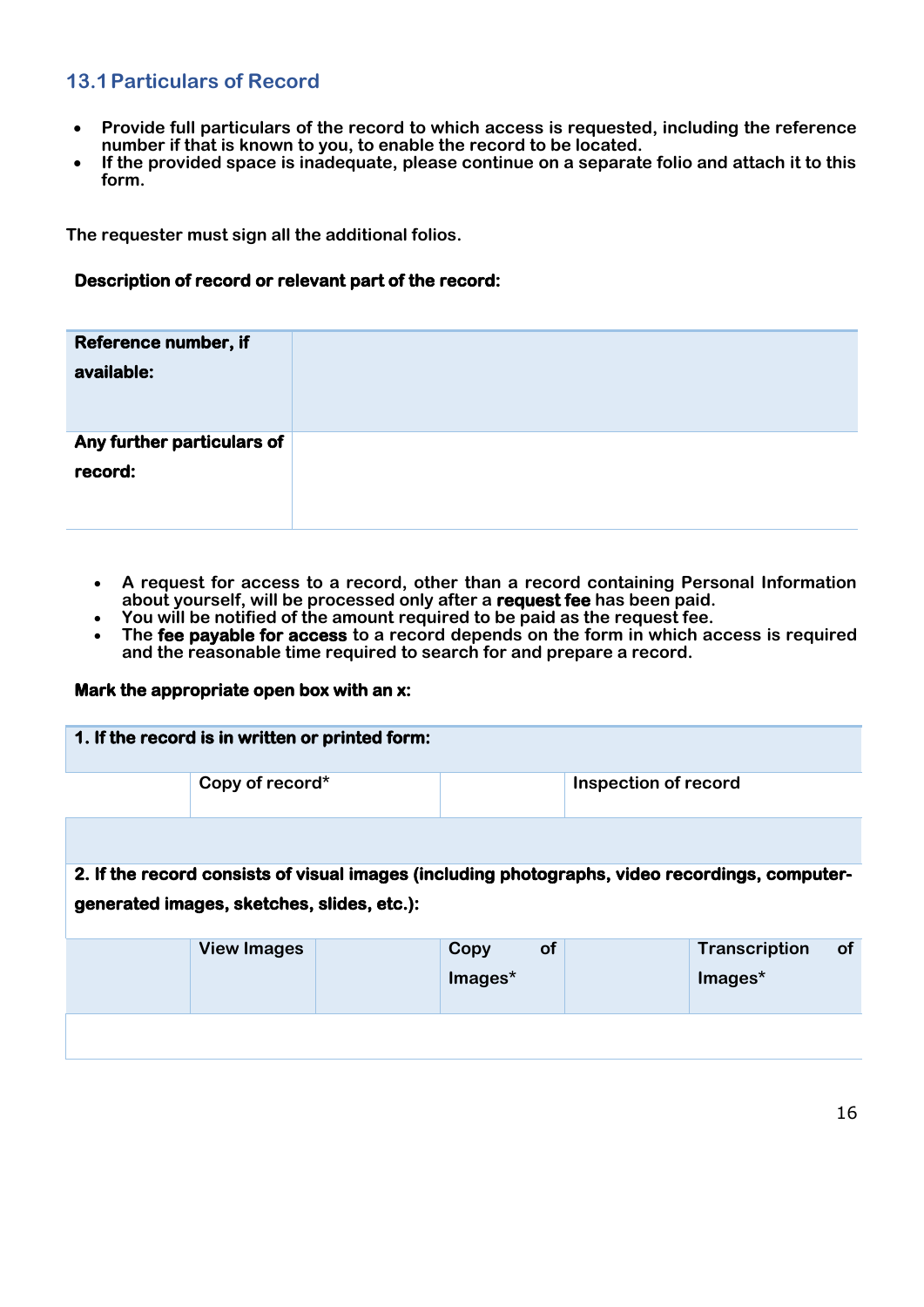#### **3. If record consists of recorded words or information which can be reproduced in sound:**

| Copy of soundtrack | Transcription of soundtrack*  |
|--------------------|-------------------------------|
|                    | (written or printed document) |

#### **4. If record is held on computer or in an electronic or machine-readable form:**

| <b>Printed copy</b> | <b>Printed copy</b> | Copy in computer- |
|---------------------|---------------------|-------------------|
| of record*          | <b>of</b>           | readable format*  |
|                     | information         |                   |
|                     | derived from        |                   |
|                     | the record*         |                   |
|                     |                     |                   |

| *If you requested a copy or transcription of a record Yes | <b>No</b> |
|-----------------------------------------------------------|-----------|
| (above), do you wish the copy or transcription to be      |           |
| posted to you?                                            |           |
| .                                                         |           |

**NOTES:**

- **Compliance with your request in the specified form may depend on the form in which the record is available.**
- **Access in the form requested may be refused in certain circumstances, in such a case you will be informed if access will be granted in another form.**
- **The fee payable for access to the record, if any, will be determined partly by the form in which access is requested.**

**If you qualify for exemption of the payment of any fee, please state the reason for exemption:**